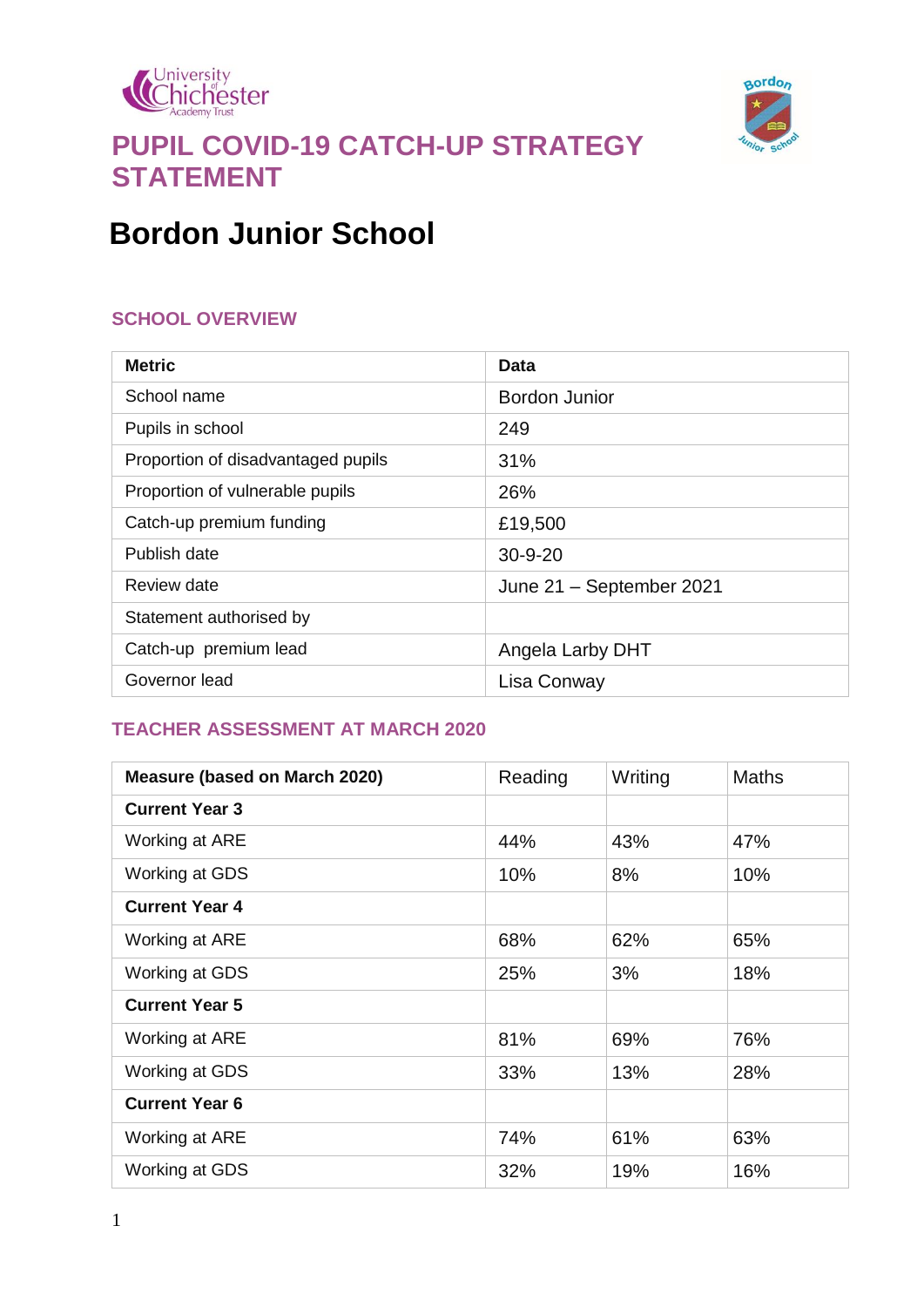

### **OVERVIEW OF DISADVANTAGED AND VULNERABLE PUPIL CATCH-UP NEEDS**

| <b>Measure</b> | <b>Comment</b>                                                                                                                                                                                                                                                                                                                                                                                                                                                                                                                                                                                                                 |
|----------------|--------------------------------------------------------------------------------------------------------------------------------------------------------------------------------------------------------------------------------------------------------------------------------------------------------------------------------------------------------------------------------------------------------------------------------------------------------------------------------------------------------------------------------------------------------------------------------------------------------------------------------|
| Reading        | In general the gap between those who were doing less well and those<br>who were attaining well has grown. However, there are many<br>individual exceptions to this. In most cases pupils have been able to<br>access high quality learning during lockdown and have been able to<br>access the learning and make progress. The programme to address<br>fluency and accelerate understanding of phonics is a key area of<br>need.<br>There is a need for small groups and individuals in years 3 and 4 to<br>have additional input to develop fluency.                                                                          |
| Writing        | Across the school there is evidence of reduced stamina for writing and<br>an increase in basic errors. This does not relate to disadvantaged or<br>vulnerable children more than others. It is a mixed picture and is<br>influenced by the individual as much as well as their level of<br>engagement during lockdown.<br>Year 5 Disadvantaged this is the major area for development.<br>The need is for increased pupil conferencing and direct tuition on<br>concepts which are less secure.<br>In Year 3 there is a particular need for greater classroom support to<br>ensure success and progress in writing.            |
| <b>Maths</b>   | Whilst there are some areas that appear to be behind where we would<br>want, in general the children in years 4-6 have done well during<br>lockdown, across all groups.<br>There is a need to strengthen fluency in arithmetic including across<br>the 4 operations.<br>Year 4 Disadvantaged this is the major area for development.<br>Year 6 Disadvantaged this is the major area for development.<br>The Year 3s need to strengthen their understanding of basic<br>mathematical concepts as well as improving their fluency and<br>understanding in arithmetic. There is therefore a greater need for in<br>class support. |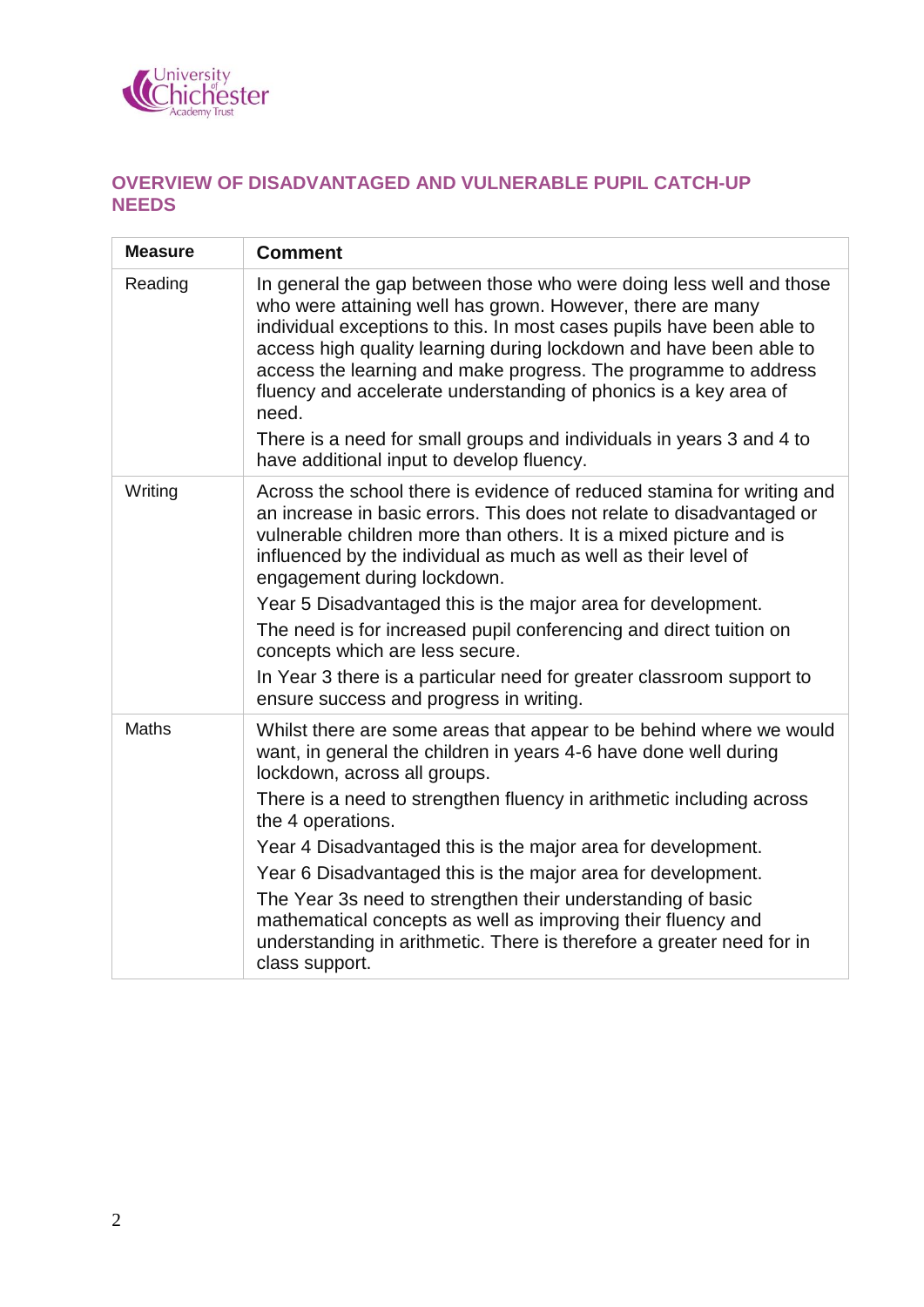

### **SCHOOL'S CATCH-UP PRIORITIES**

| <b>Priority</b>                                | <b>Target</b>                                                                                                                                                                                                                                                                                                                                                                                         | <b>Target date</b> |
|------------------------------------------------|-------------------------------------------------------------------------------------------------------------------------------------------------------------------------------------------------------------------------------------------------------------------------------------------------------------------------------------------------------------------------------------------------------|--------------------|
| Reading fluency                                | All children able to access curriculum<br>and positive about reading                                                                                                                                                                                                                                                                                                                                  |                    |
| Writing                                        | Increased stamina and accuracy of<br>writing whilst further developing the<br>writer's voice.                                                                                                                                                                                                                                                                                                         |                    |
| Strengthen Arithmetic                          | Attainment in line with expectations                                                                                                                                                                                                                                                                                                                                                                  |                    |
| <b>Pre-unit Assessment</b><br>and Pre-teaching | To improve the standard of teaching<br>and learning across the school, we<br>need to identify the strengths and gaps<br>in pupils' performances to support the<br>next steps in their learning. To do this,<br>we need to assess the threshold<br>concepts. Once we have identified the<br>gaps we can target specific pre-<br>teaching to help close them and<br>support the greater depth children. |                    |
| Well-Being and Mental<br>Health                | To support those children who have<br>been negatively impacted by Covid-19                                                                                                                                                                                                                                                                                                                            |                    |

### **CATCH-UP PLAN**

|                              | <b>Activity</b>                                  | <b>Projected Spend</b> |
|------------------------------|--------------------------------------------------|------------------------|
|                              | Increased teacher input in Year 6                | £15,000                |
| 1 <sub>b</sub>               | Individual and small group Tutoring              |                        |
| 2                            | Increased teaching assistant support in Year 3   | £10,000                |
| 3                            | Accelerated reader                               | £2,000                 |
| 4                            | Digital learning infrastructure                  | £2,000                 |
| 5                            | Pre-teaching (some is covered by staffing above) |                        |
| 6                            | <b>Well Being Support</b>                        |                        |
| <b>Total Projected spend</b> |                                                  | 29,000                 |
| Catch up funding             |                                                  | 19,500                 |
| <b>Actual Spend</b>          |                                                  | 40,000                 |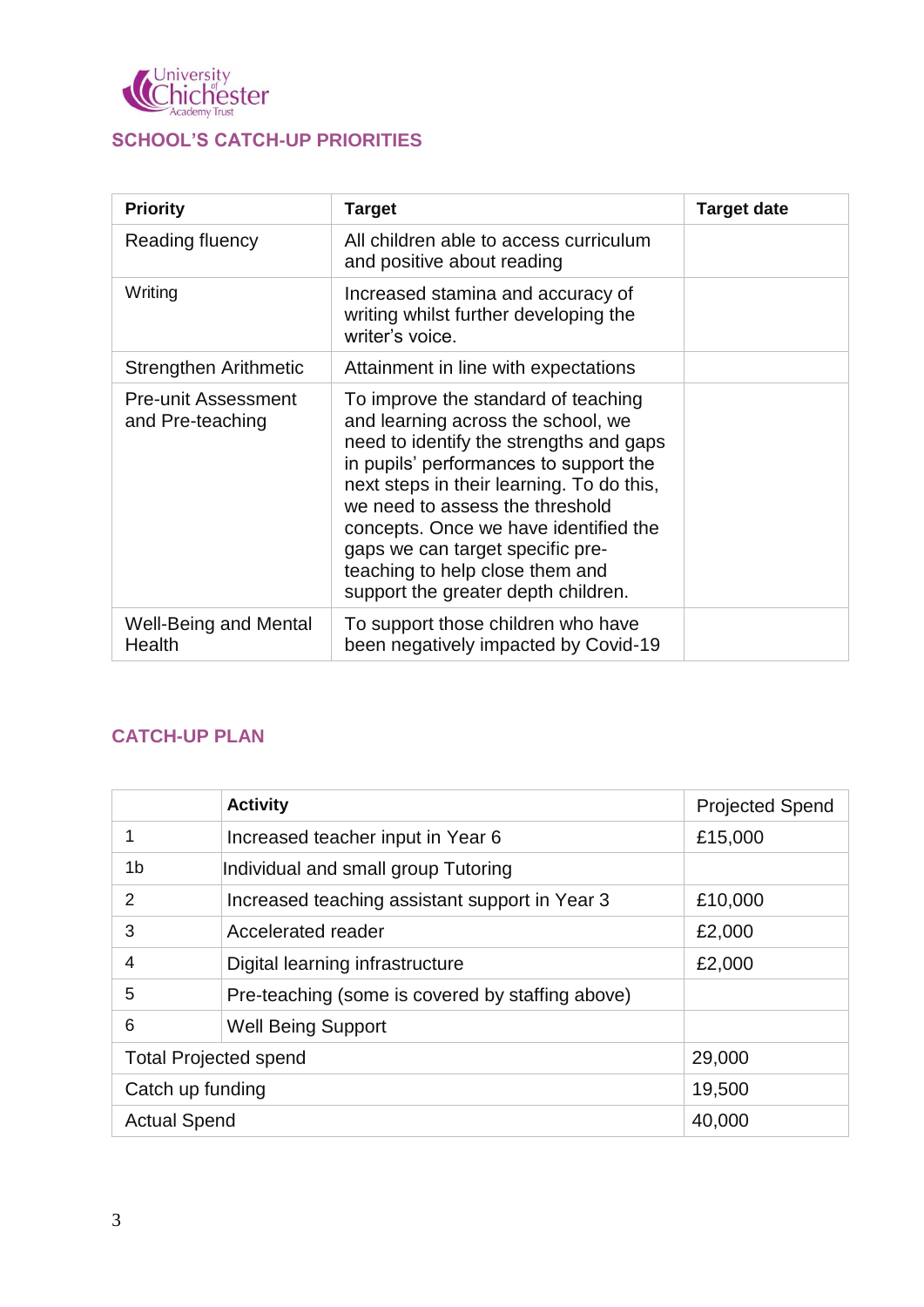

|                 | <b>Activity</b>                                                                                                                                                                                                                                                                                                                                                                                                                                                                                                           | Projected<br>Spend |
|-----------------|---------------------------------------------------------------------------------------------------------------------------------------------------------------------------------------------------------------------------------------------------------------------------------------------------------------------------------------------------------------------------------------------------------------------------------------------------------------------------------------------------------------------------|--------------------|
| 1               | Increased teacher input in Year 6 and Year 5 allowing for<br>greater sustained individual feedback                                                                                                                                                                                                                                                                                                                                                                                                                        | £15,000            |
|                 | Targeting those with least time to recover before secondary<br>initially (Y6). Small mixed ability groups work in parallel to the<br>core lessons also reducing class size to around 20 so<br>increasing opportunities for pupil conferencing and other<br>feedback.                                                                                                                                                                                                                                                      |                    |
|                 | Using Data gathered at end of Autumn Term and during lock<br>down 3 target an identified group in a specific area of need (Y5<br>writing)                                                                                                                                                                                                                                                                                                                                                                                 |                    |
| Sept -<br>Dec   | 14 weeks Sept – Dec Teacher Total 70 days 15hrs out of 25<br>$STTW = 42$ teacher days. £10,080<br>Small group additional tuition both maths and English.<br>Maths target the arithmetic linked to the current unit being<br>studied.<br>English focus on writing targeting specific areas identified<br>through AfL.                                                                                                                                                                                                      | £10,080            |
|                 | EEF: small group +4months<br>the quality of the teaching in small groups may be as or more<br>important than the precise group size<br>the specific subject matter being taught and composition of the<br>groups may influence outcomes<br>EEF: Reduce class size +3months<br>increasing the amount of high quality feedback or one to one<br>attention learners receive<br>EEF: Feedback +8months<br>Linked to pupil conferencing and feedback at the point of<br>learning.<br>Able to impact on large numbers of pupils |                    |
| Impact          | Maths 61% $\rightarrow$ 71% ARE+<br>Writing 58% $\rightarrow$ 65%                                                                                                                                                                                                                                                                                                                                                                                                                                                         |                    |
| March<br>- July | 17 weeks March – July Teacher 4 mornings 12hrs out of 25<br>$STTW = 40.8$ teacher days £10,299                                                                                                                                                                                                                                                                                                                                                                                                                            | £10,299            |
| 1 <sub>b</sub>  | <b>Individual and small group Tuition</b>                                                                                                                                                                                                                                                                                                                                                                                                                                                                                 |                    |
|                 | Using staff from across the school providing regular tutoring<br>with teacher in addition to core lessons                                                                                                                                                                                                                                                                                                                                                                                                                 | £6,210             |
|                 | Teacher tutoring from home year 3 and 4, 9 weeks 15 hours per<br>week = $27 \text{ days} = £6,210$<br>Teacher x 2 (year 5) 40 hours teacher = 8 days = £1,840                                                                                                                                                                                                                                                                                                                                                             | £1,840             |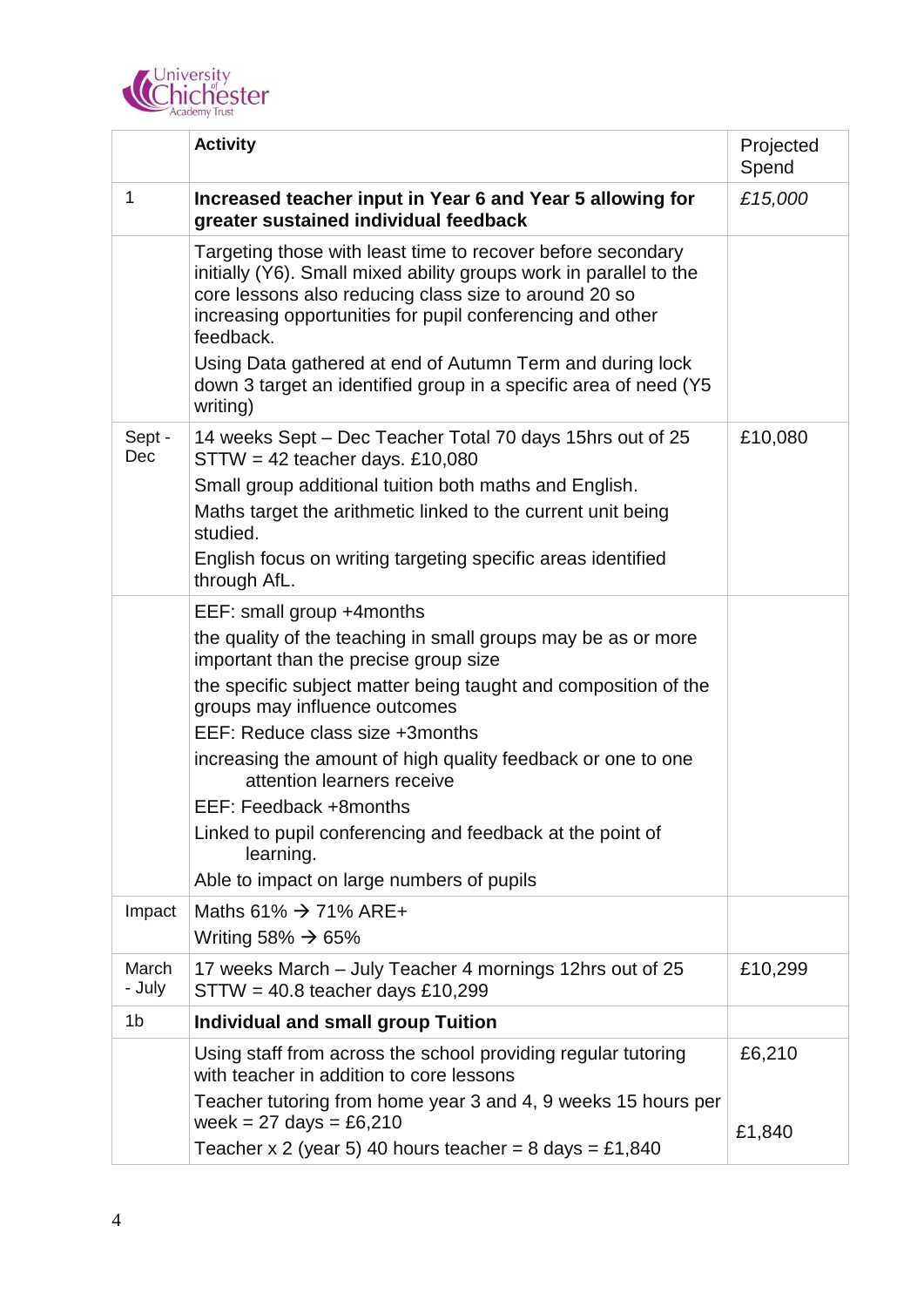

|                | EEF: 1:1 Tuition +5months, Small group +4months                                                                                                                                                                                                                                                                                                                                                                                                                |         |
|----------------|----------------------------------------------------------------------------------------------------------------------------------------------------------------------------------------------------------------------------------------------------------------------------------------------------------------------------------------------------------------------------------------------------------------------------------------------------------------|---------|
| $\overline{2}$ | Increased teaching assistant support in Year 3                                                                                                                                                                                                                                                                                                                                                                                                                 | £10,000 |
|                | Identified Y3 as a lower attaining cohort who missed out in their<br>last year at infant school. Additional TA provides targeted 1:1<br>and small group work in addition to core lessons, and in<br>conjunction with blended learning strategies creates further<br>opportunities for teachers to provide small group catch up and<br>'cut-to-the-core' learning.<br>Work in line with 7 recommendations from EEF on making best<br>use of teaching assistants |         |
|                | Whole year cost for TA on catch up work = £16,800                                                                                                                                                                                                                                                                                                                                                                                                              | £16,800 |
|                | EEF: Research which focuses on teaching assistants who<br>provide one to one or small group support shows a stronger<br>positive benefit of between three and five additional months on<br>average. Often support is based on a clearly specified approach<br>which teaching assistants have been trained to deliver.                                                                                                                                          |         |
| 3              | <b>Accelerated reader</b>                                                                                                                                                                                                                                                                                                                                                                                                                                      | £2,000  |
|                | Accelerated Reader (AR) is a reading management and<br>monitoring programme that aims to foster independent reading.<br>The internet-based software assesses reading age, and<br>suggests books that match pupils' needs and interests. Pupils<br>take computerised quizzes on the books and earn AR points as<br>they progress.                                                                                                                               |         |
|                | Cost for 4 years £2000                                                                                                                                                                                                                                                                                                                                                                                                                                         | £2000   |
|                | There is a range of evidence for positive impact for primary<br>pupils. A number of studies in USA suggest strong +ve effect.<br>Nunnery and Ross (2003) found positive effects on<br>comprehension for pupils in grade 5.<br>Needs to be part of a whole school plan to improve reading.                                                                                                                                                                      |         |

#### **Accelerated Reader**

Accelerated reader was launched school wide in March 2021. After baseline testing with the children in school during lockdown, we proceeded to test the children who returned on 8<sup>th</sup> March. Since then, we have successfully launched the AR online platform to every class and each child in the school has a platform to take book quizzes and record their reading progress.

AR star assessments which are performed once a term have shown positive results in the improvement of students' reading ages as seen in the table below.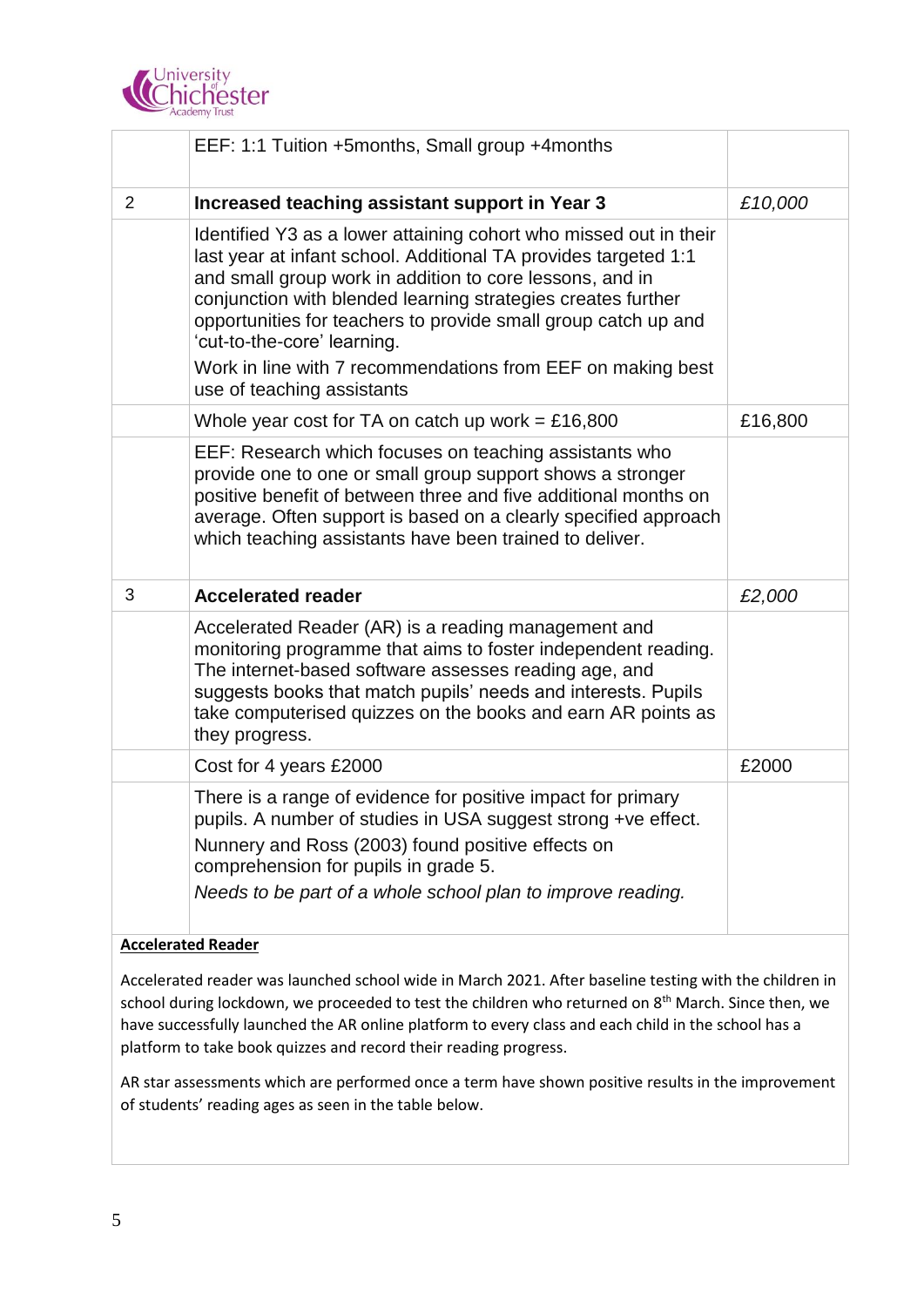

The assessment period between March and April (1.5 months), this is the progress made in reading ages:

| Year 3       | <b>Roe Deers</b>                 | $+2$ months  |
|--------------|----------------------------------|--------------|
|              | Orcas                            | +2 months    |
| Year 4       | <b>PM</b>                        | + 2 Months   |
|              | Moles                            | + 7 months   |
| Year 5       | Owls                             | +4 months    |
|              | Squirrels                        | $+5$ months  |
| Year 6       | <b>Otters</b>                    | +8 months    |
|              | Mako shark                       | $+10$ months |
| Whole school | +5 months progress in 1.5 months |              |
| average      |                                  |              |

 By April 75% of students had accessed their online platform and taken quizzes on their reading books. (June 96%)

 100% of students have taken the star assessments providing a baseline reading age and ZPD (zone of proximal development)

| 4 | <b>Digital learning infrastructure</b>                                                                                                                                                                                                                                                                                                                                                                              | £2,000 |
|---|---------------------------------------------------------------------------------------------------------------------------------------------------------------------------------------------------------------------------------------------------------------------------------------------------------------------------------------------------------------------------------------------------------------------|--------|
|   | Increasing access within the classroom so as to maximise the<br>benefits of blended learning. There has been a substantial<br>development in how we can use technology to support and<br>enhance pedagogy allowing greater individual adaptation to<br>identify and address specific gaps                                                                                                                           |        |
| 5 | Pre-teaching (some is covered by staffing above)                                                                                                                                                                                                                                                                                                                                                                    |        |
|   | Pre-teaching is a key feature of our school's curriculum and especially<br>benefits disadvantaged and vulnerable pupils.<br>Pre-teach covers:<br>Pre-learning<br>Response to pre-unit assessment<br>Catch-up during the unit<br>Research indicates a strong positive impact from pre-teaching<br>including readiness for learning, increased self-efficacy and<br>enjoyment, improved attainment and understanding. |        |
| 6 | <b>Well Being Support</b>                                                                                                                                                                                                                                                                                                                                                                                           |        |
|   | There is a whole school plan:                                                                                                                                                                                                                                                                                                                                                                                       |        |
|   | Monitor and identify individuals in need of additional support<br>$\bullet$<br>using the Stirling Well-Being Assessment                                                                                                                                                                                                                                                                                             |        |
|   | Daily mindfulness sessions to upskill and empower all pupils<br>$\bullet$<br>as well as calm them during the sessions                                                                                                                                                                                                                                                                                               |        |
|   | Daily exercise in addition to active breaks and PE lessons<br>$\bullet$                                                                                                                                                                                                                                                                                                                                             |        |
|   | Opportunities to strengthen peer relationships safely<br>$\bullet$                                                                                                                                                                                                                                                                                                                                                  |        |
|   |                                                                                                                                                                                                                                                                                                                                                                                                                     |        |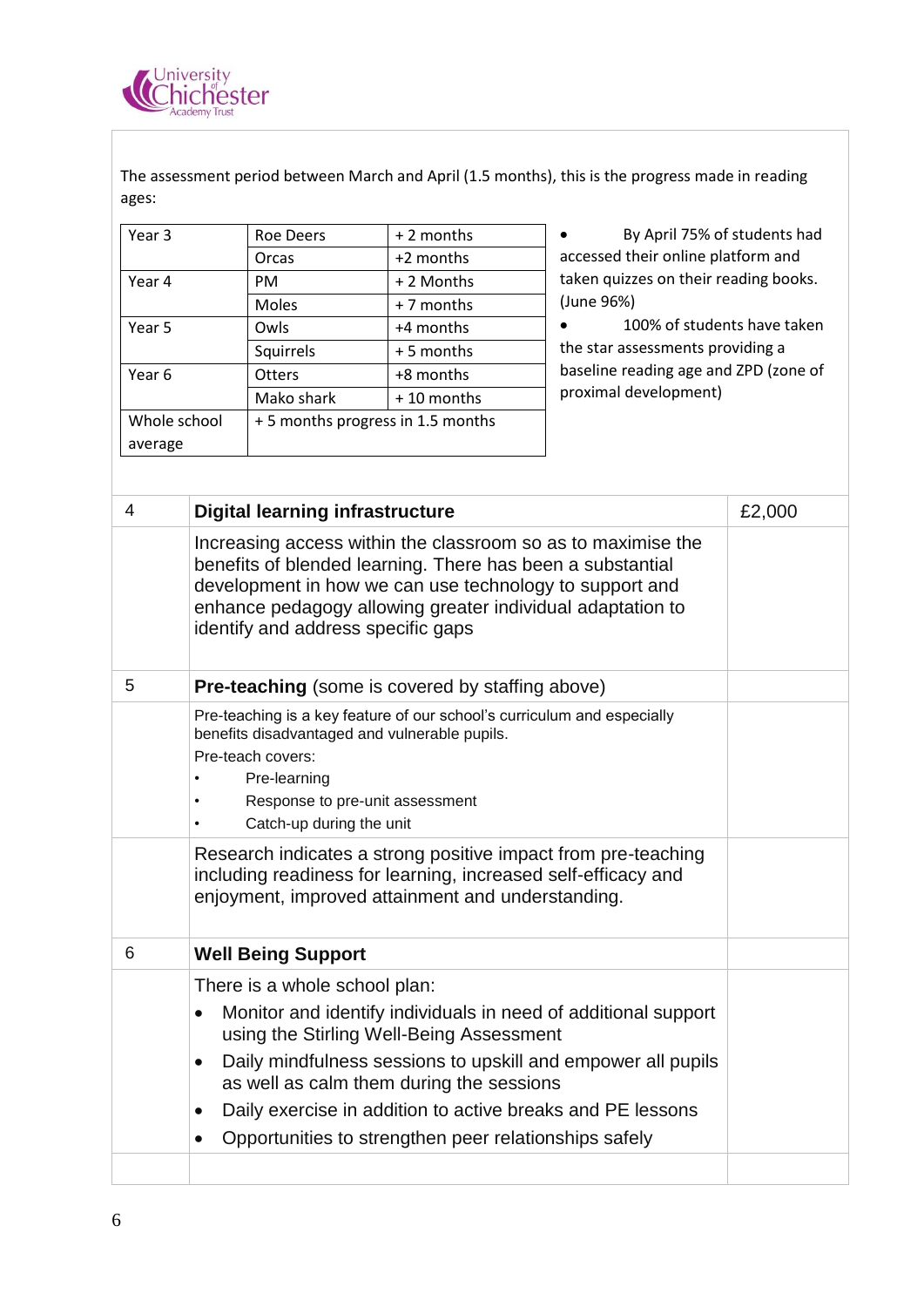

| Total projected spend | 29,000 |
|-----------------------|--------|
| Catch up funding      | 19,500 |
| <b>Actual Spend</b>   | 40,000 |

## **REVIEW: END OF YEAR REVIEW OF IMPACT**

| Aim                                                                                                                                                                                                                                                                                                                                                                                                                                       | <b>Outcome</b>                                                                                                                                                                                                                                                                                                                                                                                     |
|-------------------------------------------------------------------------------------------------------------------------------------------------------------------------------------------------------------------------------------------------------------------------------------------------------------------------------------------------------------------------------------------------------------------------------------------|----------------------------------------------------------------------------------------------------------------------------------------------------------------------------------------------------------------------------------------------------------------------------------------------------------------------------------------------------------------------------------------------------|
| <b>Reading Fluency</b><br>All children able to access curriculum<br>and positive about reading                                                                                                                                                                                                                                                                                                                                            | Y6 84% ARE+, cohort up from 75% in<br>previous year.<br>The majority of children across the<br>school made good progress in<br>Reading as demonstrated by our<br>evidence based assessments.<br>Structured teaching of reading enabled<br>most phonics gaps to be addressed and<br>the vast majority of children are reading<br>at an age related level and able to fully<br>access the curriculum |
| Writing<br>Increased stamina and accuracy of<br>writing whilst further developing the<br>writer's voice.                                                                                                                                                                                                                                                                                                                                  | Y6 69% ARE+, cohort up from 62% in<br>previous year.<br>Progress in writing was good and evident<br>in published writing books, for some<br>cohorts this was from a low starting point<br>and writing was most impacted by periods<br>out of school.<br>This is an area that will be a continued<br>focus in 21-22.                                                                                |
| Strengthen Arithmetic - Attainment in line<br>with expectations                                                                                                                                                                                                                                                                                                                                                                           | Y6 76% ARE+, cohort up from 62% in<br>previous year.                                                                                                                                                                                                                                                                                                                                               |
| Pre-unit Assessment and Pre-teaching<br>To improve the standard of teaching and<br>learning across the school, we need to<br>identify the strengths and gaps in pupils'<br>performances to support the next steps<br>in their learning. To do this, we need to<br>assess the threshold concepts. Once we<br>have identified the gaps we can target<br>specific pre-teaching to help close them<br>and support the greater depth children. | The development of this has been very<br>successful and now forms a cornerstone<br>of our practice.<br>As a purposeful assessment tool it has<br>enabled all children to access and<br>complete the curriculum as intended.<br>Children report very positively about this<br>and the benefits it has for their<br>confidence as well as their knowledge of<br>the subject.                         |